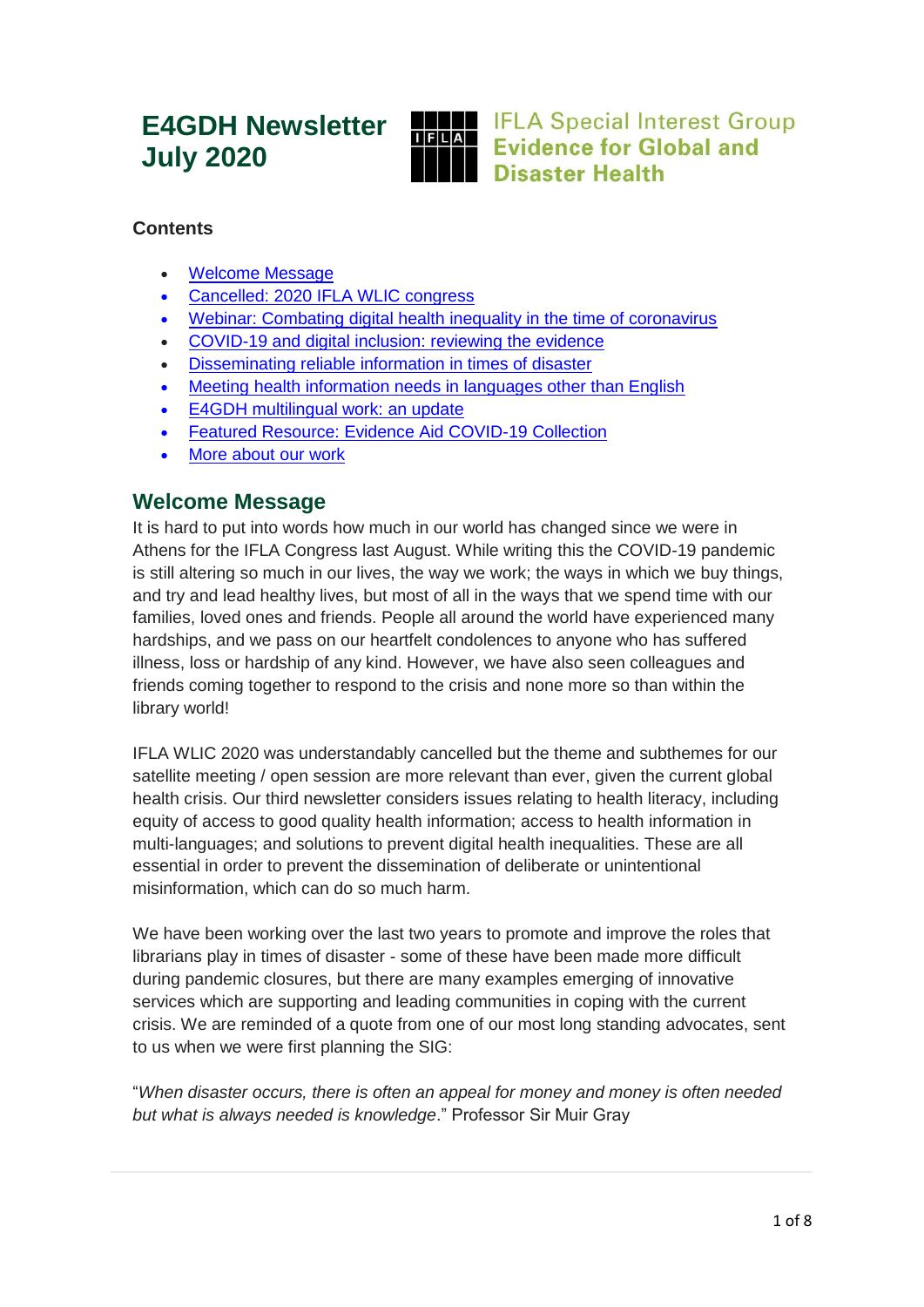We hope to meet up again at the 2021 IFLA Congress in Rotterdam, where we plan to continue our core themes of advocacy and cross-sectoral collaboration. In the meantime our next webinar is 'Digital efforts to support humanitarian information needs: a look at OpenStreetMap and EvidenceAid'. This will be led by Bethany McGowan, again in partnership with IFLA Health and Biosciences Libraries section. [More information and registration.](https://www.ifla.org/node/93232)

Thank you all for taking the time to read the newsletter, and please get in touch with us if you want to find out more, or have stories to share. There are many difficult times ahead but IFLA will provide the leadership and community we need to rise to the challenge!

**Dr Anne Brice Convenor, E4GDH SI***G*



#### <span id="page-1-0"></span>**Cancelled: 2020 IFLA WLIC congress**

With the understandable need to cancel this year's annual conference, some of the abstracts we received will form part of a joint COVID-19 related webinar series with IFLA Health and Biosciences Libraries section.

## <span id="page-1-1"></span>**Webinar: Combating digital health inequality in the time of coronavirus**

*"As information about health and illness is increasingly (and often exclusively) available in digital form, we face a new public health challenge – digital health inequality."* Gann B (2019) ["Transforming lives: Combating digital health inequality"](https://www.ifla.org/files/assets/hq/publications/ifla-journal/ifla-journal-45-3_2019.pdf) *IFLA Journal* 45(3).

Coronavirus has highlighted as never before how being online is crucial to our lives. As we lock down and self isolate, this is how we can keep in touch with family and friends, access reliable health information, manage our own health without depending on overstretched health services, carry on working, access financial support, pursue leisure interests to keep us occupied.

However those who most need support (including older and socially disadvantaged people) are least likely to be online.

In our latest webinar, Bob Gann described how community organisations including libraries have worked to support people who might otherwise be excluded. This has been achieved by providing access to technology and building digital skills, confidence and digital health literacy. He concluded with actions being taken now, during the global health crisis, to ensure those who most need information and support are not left behind in the digital age.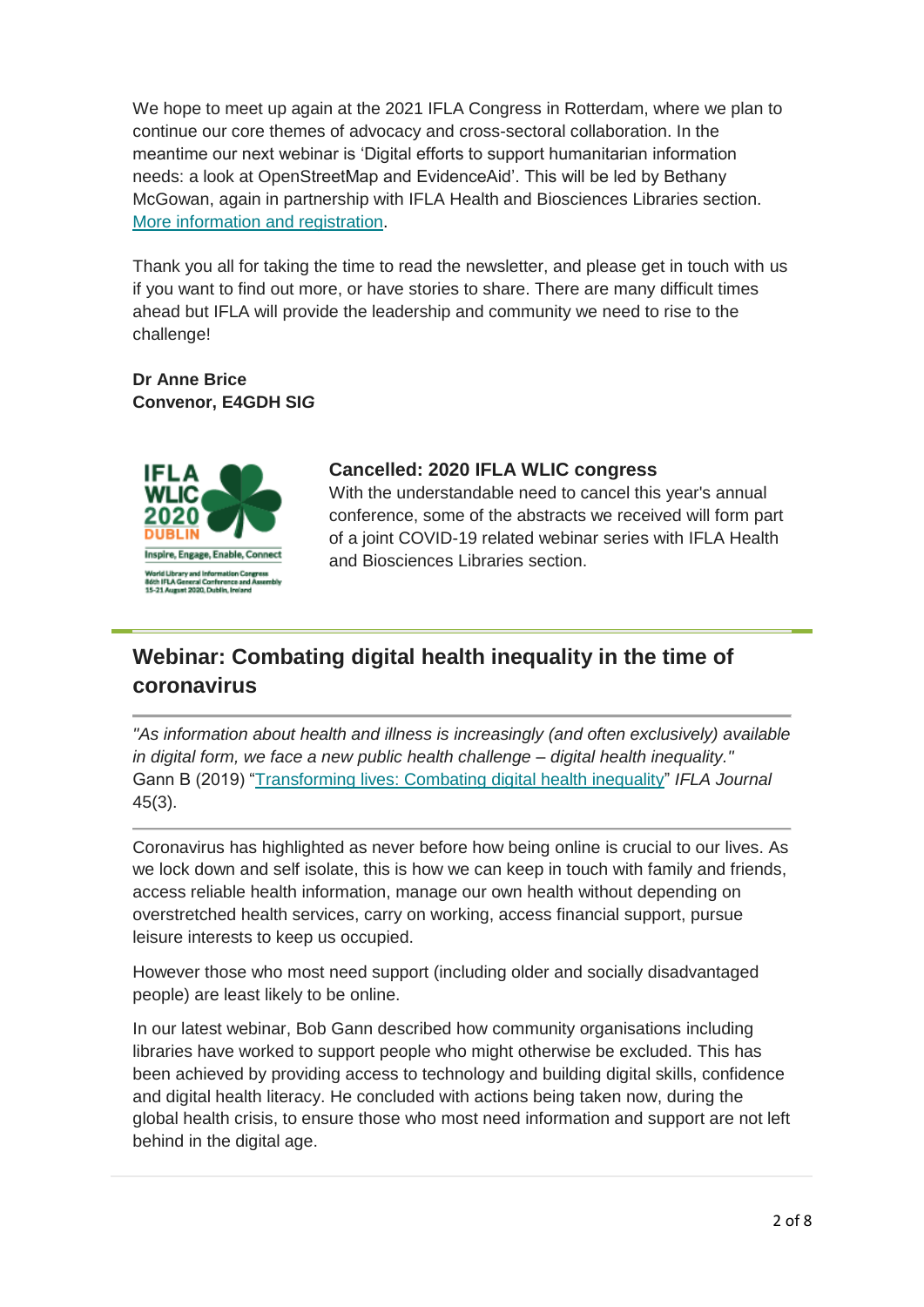**Featured resources** included two practical guides on digital inclusion for England and Wales:

- [Digital inclusion guide for health and social care \(England\)](https://digital.nhs.uk/about-nhs-digital/our-work/digital-inclusion)
- Digital inclusion guide [for health and care in Wales](https://wales.coop/new-guide-promotes-digital-inclusion-in-health-and-care-in-wales/)

The complete resource list, including some suggestions from webinar participants, is available on the [webinar page](https://www.ifla.org/publications/node/93035?og=25692) alongside Bob's written responses to questions and a summary of discussions pre-webinar which took place on the HIFA forum.

**View the recording** [50 minutes] English subtitles are available - click on Settings then Subtitles/CC - and a full transcript.



## <span id="page-2-0"></span>**COVID-19 and digital inclusion: reviewing the evidence Michael Cook, Public Health Evidence and Knowledge Specialist for Bolton Council, UK**

In May 2020, an evidence summary (available in [full\)](https://kfh.libraryservices.nhs.uk/wp-content/uploads/2020/06/Apr117-SEARCH-Digital-Inclusion-in-times-of-COVID-19-evidence-summary-230520.docx) was undertaken examining the relationship between COVID-19 and digital inclusion. Whilst the evidence retrieved was poor both in terms of scale and quality, it did highlight interesting points that matched local understanding. This includes the reciprocal relationship between COVID-19 and digital inclusion, and a growing recognition of COVID-19 as an infodemic - especially for those with low levels of health literacy.

**Must read:** Beaunoyer, E., Dupéré, S., & Guitton, M. J. (2020). [COVID-19 and digital](https://www.sciencedirect.com/science/article/pii/S0747563220301771)  [inequalities: Reciprocal impacts and mitigation strategies.](https://www.sciencedirect.com/science/article/pii/S0747563220301771) *Computers in Human Behavior, 106424.* This provides a singular overview of the issues associated around COVID-19 and digital (lack of) inclusion. The article discusses digital inequalities as a determinant of health, how COVID-19 may increase likelihood of digital inequalities occurring, and how digital inequalities increase vulnerability to COVID-19 (both the virus and the secondary impacts).

### **Digital exclusion impacting COVID-19**

There is some evidence on the risk of low health literacy levels in certain 'COVID atrisk groups' – such as older people and adults with existing comorbidities. These editorials argue that low health literacy could lead to worse COVID-19 outcomes through individual actions [Wolf 2020] and how COVID-19 could engender digital exclusion – especially as social participation is becoming more digitally minded [Seifert 2020].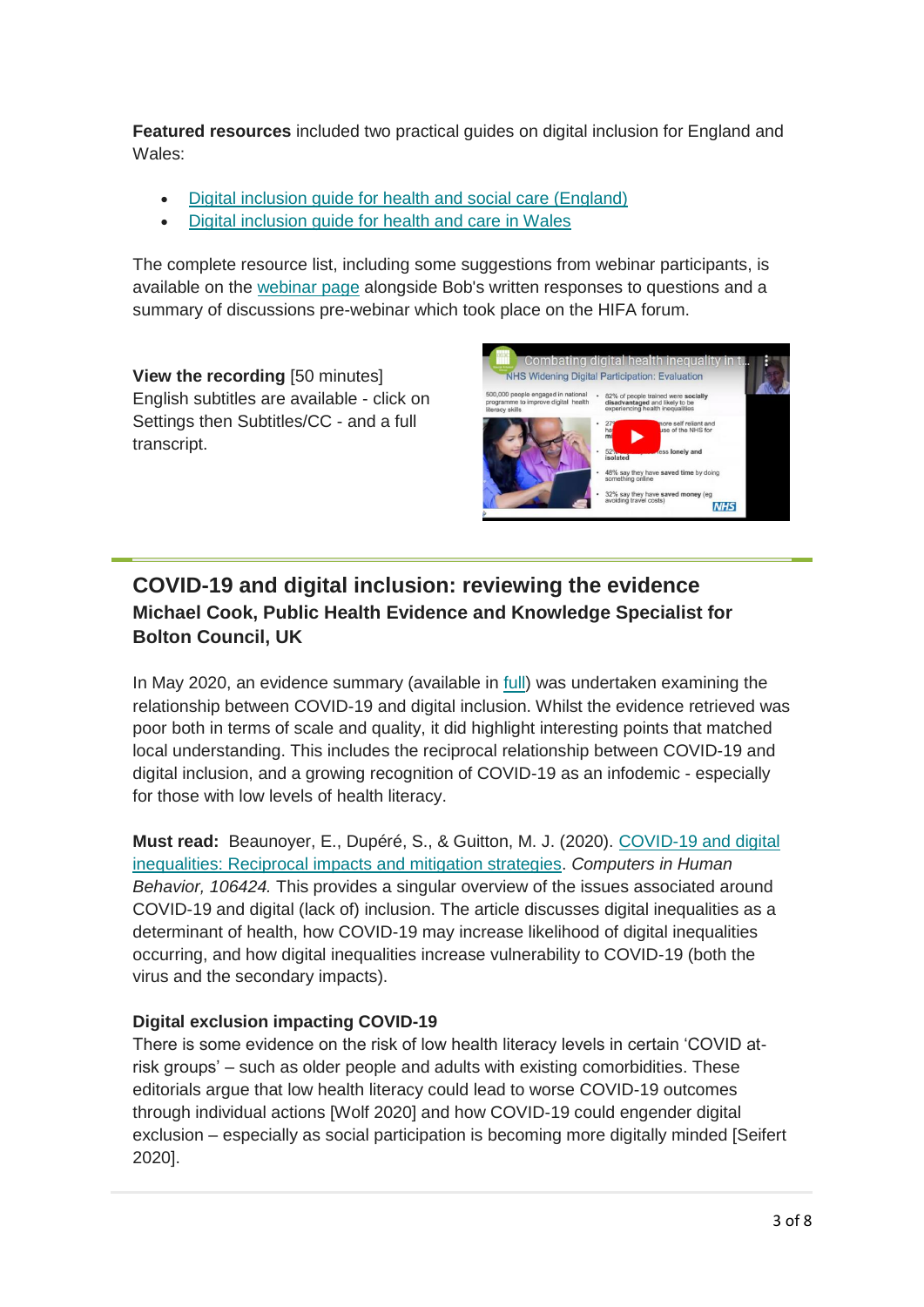#### **COVID-19 impacting digital inclusion**

A negative impact collaboration between COVID-19 and digital exclusion is examined by Ramsetty & Adams (2020) through the prism of health care service accessibility in the USA. They and others find that digital exclusion is both a result and a driver of widening social inequalities  $-$  often worsening outcomes for those most at risk  $-$  a danger exacerbated during the COVID-19 crisis which can be seen following an emergent pattern across the relationship between COVID-19 (and particularly the system responses to) and the wider social determinants that drive social inequality and social exclusion.

#### **Misinformation**

This challenge of misinformation during COVID-19 is labelled an 'infodemic' in several places and it highlights the impact poor health literacy levels can have during a pandemic. Paakkari & Okan (2020) argue that health literacy aids the prevention of communicable diseases (as it already does for non-communicable diseases) – and on an individual level it develops resilience and the preparedness and skills for solving complex real-life problems. The danger is, claims Cuan-Baltazar et al (2020), exacerbated by poor digital and/or poor health literacy skills.

#### **Meeting the Challenge**

The challenges of providing accurate and effective public health messages during COVID is discussed across the resources linking to the need for good health literacy and in particular 'critical health literacy' [Abel 2020] (an individual's understanding of the social determinants of health combined with the skills to take action at both the individual and the community level [Mogford 2020]).

However, all hope is not lost – to refer once again to Beaunoyer et al (2020), the authors highlight strategies targeting the individual and their use of digital technology and strategies for targeting the messages.

#### **References**

Beaunoyer, E., Dupéré, S., and Guitton, M.J. (2020). ["COVID-19 and digital](https://www.sciencedirect.com/science/article/pii/S0747563220301771)  inequalities: Reciprocal [impacts and mitigation strategies.](https://www.sciencedirect.com/science/article/pii/S0747563220301771)" *Computers in Human Behavior 106424.*

Wolf, M. S., et al. (2020). "Awareness, Attitudes, and Actions Related to COVID-19 [Among Adults With Chronic Conditions at the Onset of the U.S. Outbreak: A Cross](https://www.acpjournals.org/doi/full/10.7326/M20-1239?url_ver=Z39.88-2003&rfr_id=ori%3Arid%3Acrossref.org&rfr_dat=cr_pub++0pubmed&)[sectional Survey.](https://www.acpjournals.org/doi/full/10.7326/M20-1239?url_ver=Z39.88-2003&rfr_id=ori%3Arid%3Acrossref.org&rfr_dat=cr_pub++0pubmed&)" *Annals of Internal Medicine 09(09)*.

Seifert, A. (2020). "The Digital Exclusion of Older Adults during the COVID-19 Pandemic." *Journal of Gerontological Social Work* 1-3. [Not freely available]

Ramsetty, A. and Adams, C. (2020). ["Impact of the digital divide in the age of COVID-](https://academic.oup.com/jamia/article/doi/10.1093/jamia/ocaa078/5826352)[19.](https://academic.oup.com/jamia/article/doi/10.1093/jamia/ocaa078/5826352)" *Journal of the American Medical Informatics Association* 28.

Paakkari, L. and O. Okan (2020). ["COVID-19: health literacy is an underestimated](https://www.ncbi.nlm.nih.gov/pmc/articles/PMC7156243/)  [problem.](https://www.ncbi.nlm.nih.gov/pmc/articles/PMC7156243/)" *The Lancet Public Health* 5(5): e249-e250.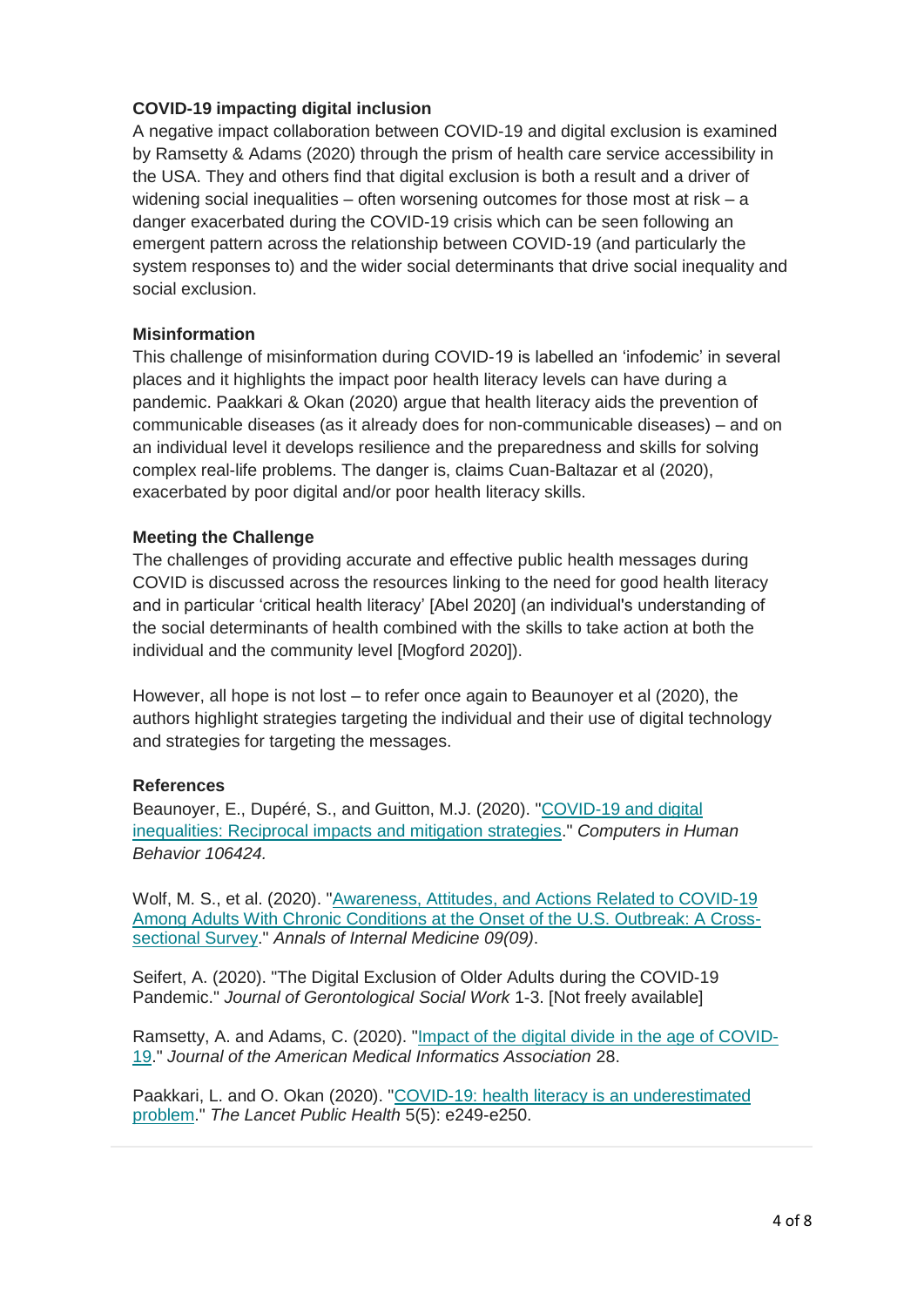Cuan-Baltazar, J.Y., et al. (2020). ["Misinformation of COVID-19 on the Internet:](https://www.ncbi.nlm.nih.gov/pmc/articles/PMC7147328/)  [Infodemiology Study.](https://www.ncbi.nlm.nih.gov/pmc/articles/PMC7147328/)" *JMIR Public Health and Surveillance* 6(2): e18444.

Abel, T. and McQueen, D. (2020). ["Critical health literacy and the COVID-19 crisis.](https://academic.oup.com/heapro/article/doi/10.1093/heapro/daaa040/5815087)" *Health promotion international* 02.

Mogford, E., Gould, L. and DeVoght, A. (2011). ["Teaching critical health literacy in the](https://academic.oup.com/heapro/article/26/1/4/677904)  [US as a means to action on the social determinants of health.](https://academic.oup.com/heapro/article/26/1/4/677904)" *Health Promotion International* 26(1).



## <span id="page-4-0"></span>**Disseminating reliable information in times of disaster**

**Feili Tu-Keefner, Associate LIS Professor, University of South Carolina Columbia, USA**

Public health experts suggest that a critical component of source credibility is the use of multiple channels, including social media platforms, to disseminate reliable information before, during, and after disasters.

In times of crisis, libraries may aid in disaster preparedness, response, and recovery. Librarian first responders need to provide situation-specific and community-first information services to their communities when they are particularly vulnerable.

Since 2015, three situation-specific studies examining disaster information dissemination and services provided by public libraries have been conducted by Feili and fellow researchers affiliated with the School of Information Science at the University of South Carolina and the South Carolina State Library.

The results showed how well public libraries provided these essential services using health risk communication strategies recommended by public health experts. However, although the public libraries and librarians rose to the occasion, they were not well prepared to identify, gather, distribute, and promote the use of disaster and health information to adults, especially in multiple languages and through online venues.

#### **Highlights of these three situation-specific studies:**

- 1. Establish partnerships with multiple organizations and government agencies, maintaining solid, long-term relationships to facilitate emergency response and recovery.
- 2. Apply multiple channels (including social media platforms) and technology for information distribution and services.
- 3. Prepare reliable, easy-to-understand resources in multiple languages to provide information services on site and remotely.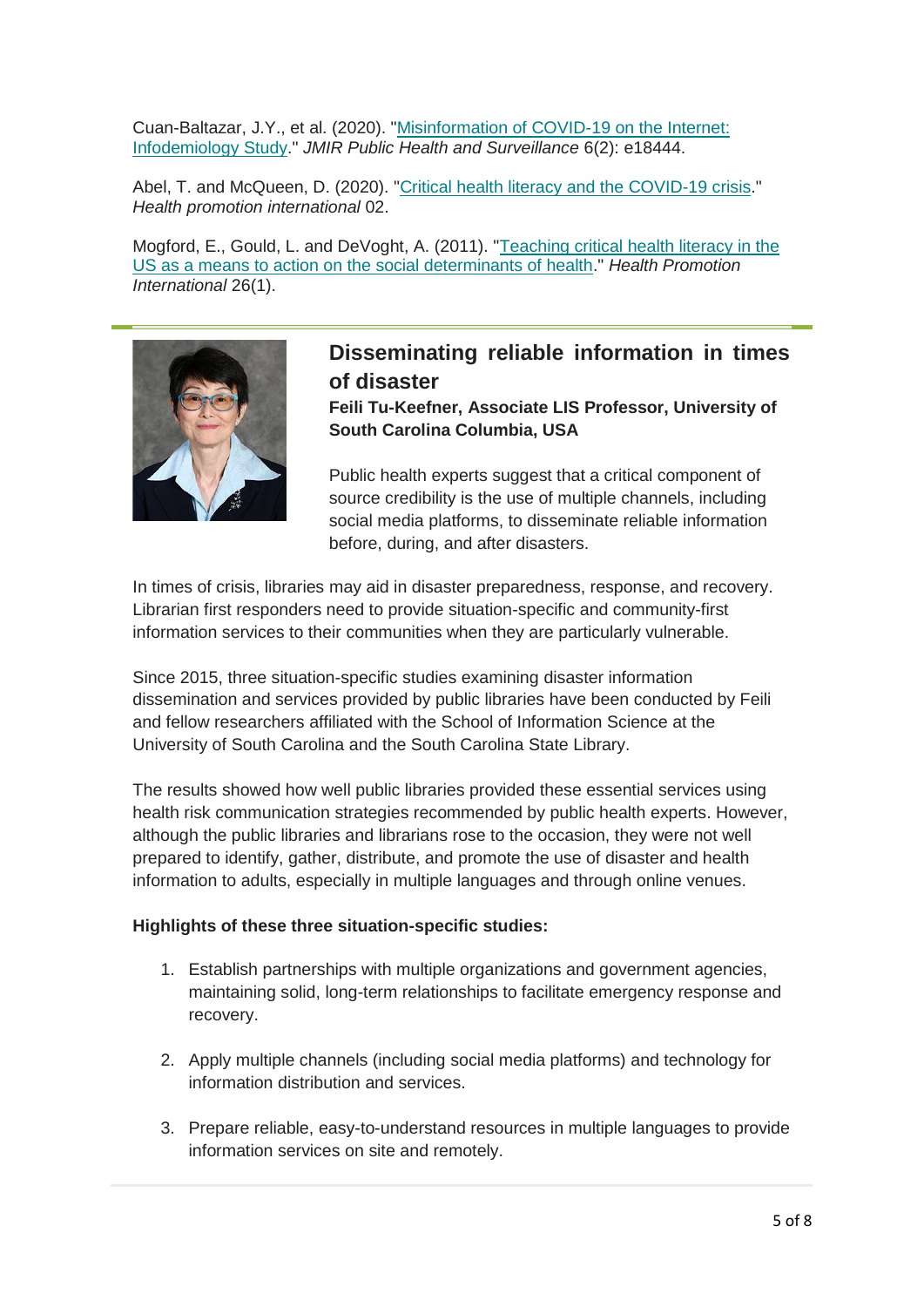- 4. Develop user-friendly training materials on how to use online information related to disasters and health.
- 5. Better educate librarians for community engagement with the required knowledge and skills to recognize the importance of public libraries as community catalysts that can vitally aid in disaster preparedness, response, and recovery.
- <span id="page-5-0"></span>6. Team up health sciences librarians and public librarians to deliver real-time health information services via multiple channels.



English dominates the internet and the information space for global and disaster health. And yet 92% of the world's population has limited or no English.

Most people in the world are in fact marginalised and disadvantaged in terms of meeting their needs for reliable health information. The World Health Organization' [Linguistic Collaborations initiative](https://www.who.int/servicedeliverysafety/areas/linguistic/en/) and Healthcare Information For All's [Multilingualism](http://www.hifa.org/projects/multilingualism)  [project](http://www.hifa.org/projects/multilingualism) have been working together for more than 10 years to address this issue, which relates to at least three major audiences:

**1. The general public:** When people cannot access meaningful healthcare information this disempowers them from making informed health-related decisions and actions; it reduces their access to healthcare services; and it increases marginalization of vulnerable groups, especially those with low health literacy.

**2. Health workers:** Lack of access to reliable healthcare information restricts point-ofcare reference information as well as continuing professional development, which may compromise quality of care and the communication between health workers and users of health services.

**3. Global health professionals, researchers and policymakers:** Those who have English as a second language, or who do not speak English, report that they are unable to access health research in a language they can understand, and impact dialogue at regional and global levels.

HIFA and WHO collaborate to provide three professional global health discussion forums in languages other than English: HIFA-Portuguese (2009-), -French (2010-), and -Spanish (2018-). We aim to launch other languages in the future, as well as to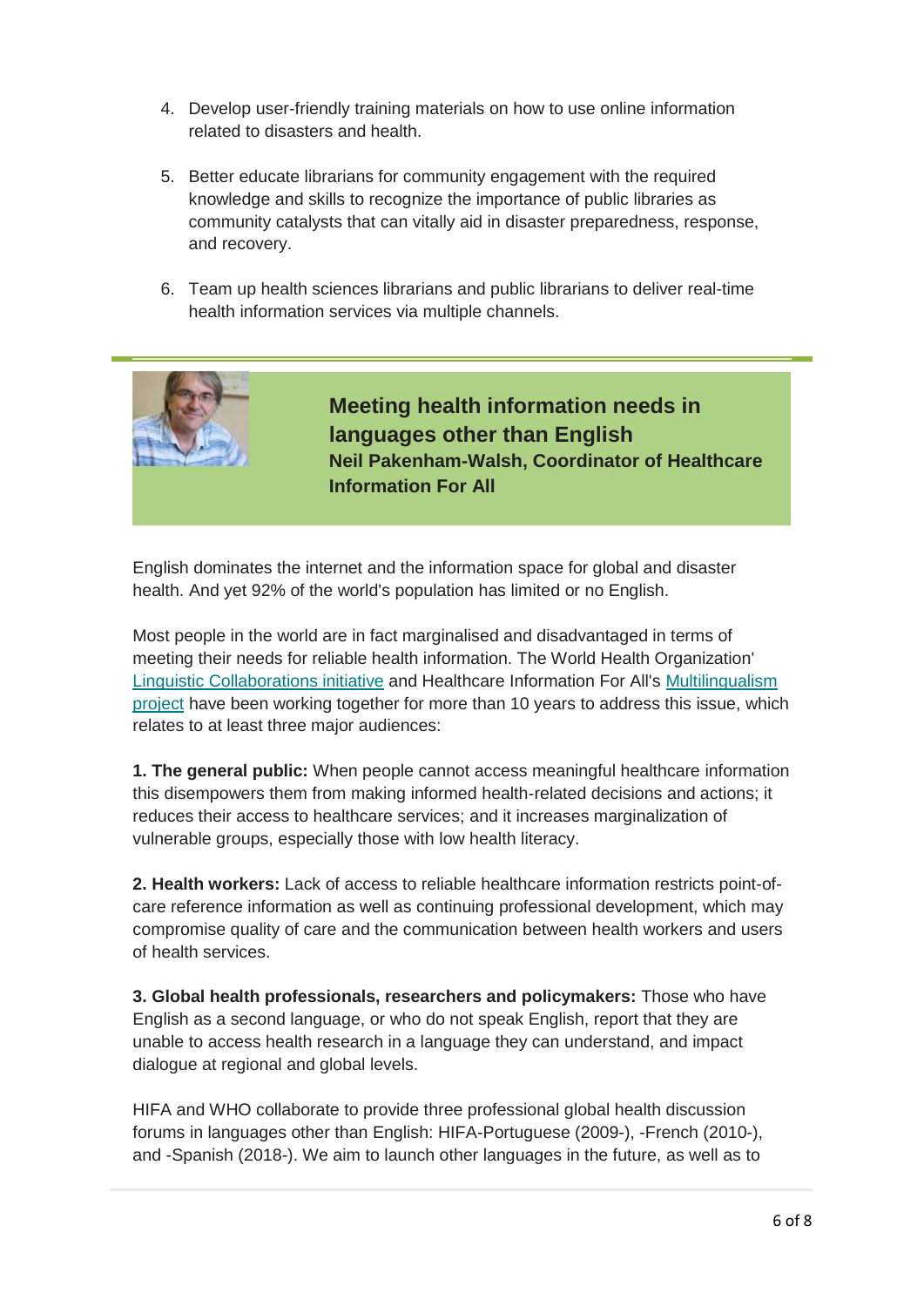provide auto-translation across all the forums. Please join our forums here (free): [www.hifa.org/join](http://www.hifa.org/join)

One specific anomaly in the health literature is that research undertaken in a country where the majority do not speak English is often published only in English, thereby failing to benefit those who need the research most. Our advocacy, including an [article](https://linkinghub.elsevier.com/retrieve/pii/S2214109X1830384X) in *The Lancet Global Health*, led to an official statement in January 2020 from the World Association of Medical Editors, calling on 'all medical journal editors to encourage authors to provide abstracts in the language of the location where the research took place'.<https://www.wame.org/news-details.php?nid=28>

We invite all with an interest in multilingualism, and especially health librarians, to join us as we start to address some of the broader and more complex issues: **What can be done to better meet the information needs of the general public, patients, health workers, policymakers in languages other than English?**

We are currently preparing a Roundtable on these issues at the Geneva Health Forum (16-18 November 2020) and we welcome your inputs. Contact: [neil@hifa.org](mailto:neil@hifa.org)

<span id="page-6-0"></span>**E4GDH multilingual work: an update**

In his webinar, Bob Gann notes that **"***English is overwhelmingly the language of the internet and most of the information around coronavirus is still in English…".* This statement supports the importance of HIFA's multilingual advocacy campaign and the work of EvidenceAid below. Feili Tu-Keefner's research also highlights the need for libraries in times of crisis to provide resources in multiple languages.

Our multilingual work is a primary area of focus for E4GDH in 2019-20. Recent accomplishments and current projects include:

i. Our [Finding the Evidence guide](https://www.ifla.org/publications/node/81736?og=25692) is now available in Spanish.

Thank you to committee members Eukene Ansuategi and Marimar Ubeda for their translation, and Amanda Burls for her peer review.

ii. New: [Multilanguage tools for evidence based practice](https://www.ifla.org/publications/node/93058?og=25692)

This guide features a range of Multilanguage tools to support cross-working and overcome language barriers in global and disaster health.

iii. We are exploring two freely available online platforms to offer a more accessible approach for make our resource guides available, enabling comments and suggestions for additional resources, resources in different languages, and ease of updating.

iv. A Spanish transcript of Bob Gann's webinar will soon be available, thanks to the support of IFLA's translation team. This will be accompanied by discussions on HIFA-Spanish forum.